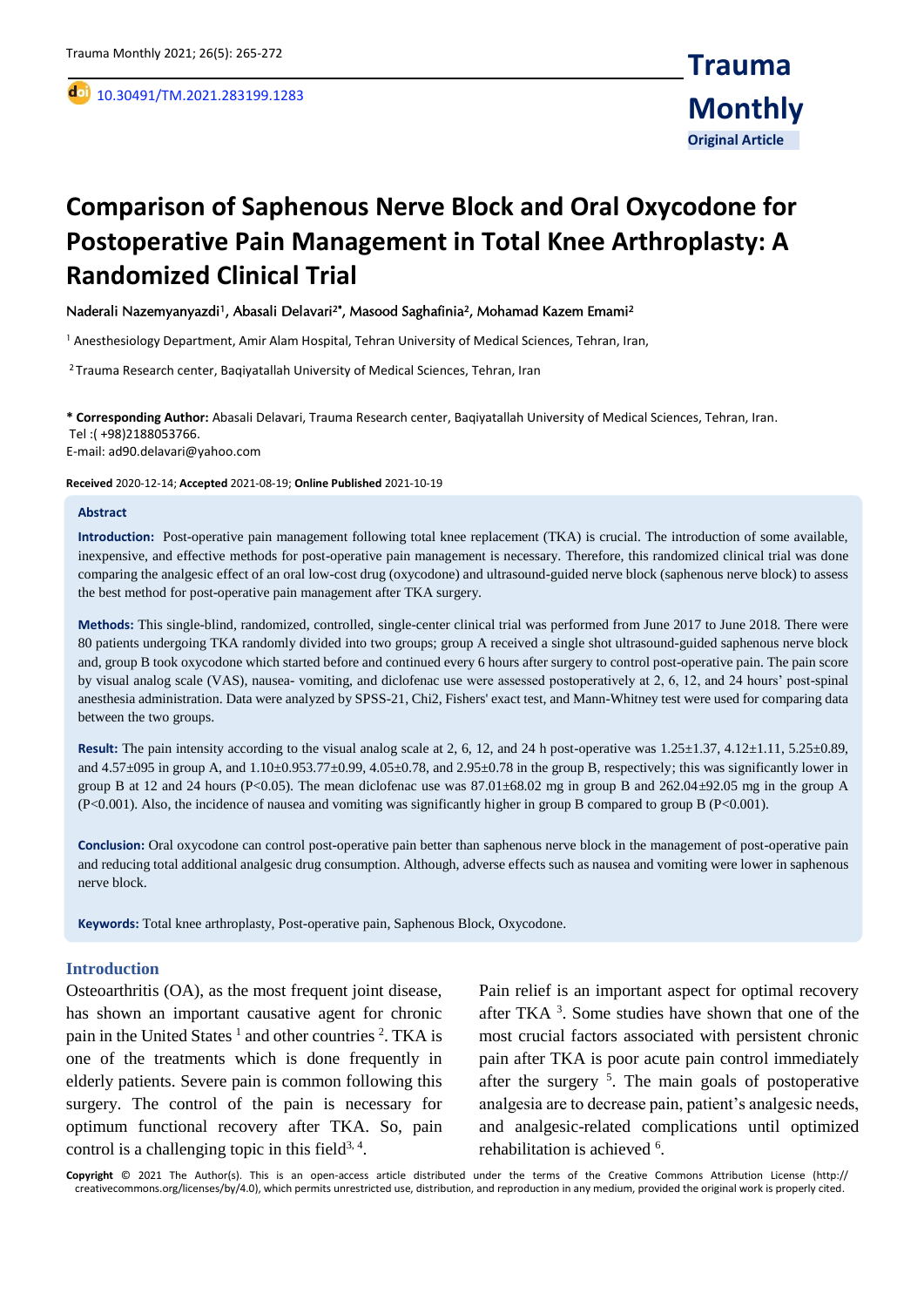Developing these outcomes has potential valuable impacts on the patient's morbidity and consent, the level of the required care in the post-operative period, as well as the economic aspects <sup>7</sup> .

In one guideline that published by the Korean knee society, to reduce acute pain after the TKA, several ways were noticed, including:

Spinal and epidural continuous analgesia, known as the neuraxial technique, in which local anesthetics and/or opioids are injected.

- Peripheral nerve block, single-shot injection, or continuous infusion with a catheter

Local periarticular infiltration analgesia

- Intraarticular injection of local anesthetics

- Administration of systemic analgesic drugs like NSAIDs, opioids, or Gabapentinoids 8.

Adding a peripheral nerve block like a saphenous nerve block to a systemic analgesic regimen provides better pain control 9,10 and decreases the length of hospitalization than neuraxial techniques like epidural or intravenous patient-controlled analgesia (PCA) solely  $11-13$ .

Saphenous nerve block (SNB) is superior to femoral nerve block (FNB) regarding postoperative pain management following TKA because the possibility of motor block is lower in this technique  $14$ . However, extended motor block after FNB is about 2%, but there is a risk of patient falls that is very dangerous. Fast–track total joint replacement that is gaining popularity needs to maintain motor strength for rapid mobilization after surgery. With ultrasound, the adductor canal that contains the saphenous nerve is the easily attainable indirect vision at the mid-thigh, allowing successful SNB <sup>15</sup>. Although, ultra-sonography machines and special nerve-block needles are very expensive and are not under the cover of the insurance company, so they are not available in most hospitals in developing countries like Iran.

One of the effective medications used for moderate to severe pain after surgery is opioids. Oral opioids are absorbed gradually from the GI system and can provide extended pain relief without giving extra medication than is needed. Oxycodone tablet is an inexpensive and available drug that can be used as an analgesic.

Until the design of this study, no randomized clinical trial has been done to compare SNB and oral oxycodone following TKA. We tested the hypothesis which singleshot SNB and oral oxycodone would provide better analgesia and lesser side effects in patients who underwent TKA.

# **Methods**

This single-blind, randomized, controlled, single-center clinical trial was performed in Baghiatallah Hospital, Tehran, Iran from June 2017 to June 2018.

The 80 participants by Convenience Sampling undergoing elective TKA in Baghiatallah Hospital were included in the study after obtaining written informed consent. They were assigned to two groups: group A received ultrasound-guided saphenous nerve block, and group B had an oral intake of oxycodone to control the post-operative pain with 1:1 allocation as well as a parallel trial design by a randomization table. Using opaque envelopes, which were opened following allocation, the assignments were concealed. Inclusion criteria were elective unilateral TKA, planned spinal anesthesia, those aged 15- 75 years and capable of observing the research protocol, and American Society of Anesthesiologists (ASA) physical status I - II. Exclusion criteria were also contraindications to neuraxial anesthesia (spinal and epidural), long-term opioid usage (daily or almost daily using opioids over three months), hypersensitivity, and/or allergic reactions against local anesthetics, using intravenous anesthetics intraoperatively, pre-existing neuropathies on the operative extremity, contraindication for SNB, allergic reactions against the used medicines, and the ASA physical status III or more. All Surgeries were done by an orthopedic surgeon, and patients' anesthesiology was done by anesthesiologists.

The participants' demographic characteristics such as age, sex, and medical history were recorded. Two groups received standard cardiovascular and pulse oximetry monitoring. Furthermore, sedation before anesthesia was done by Midazolam 0.15 mg/kg as well as Fentanyl 1 μ/kg, intravenously. Group A received 15 ccs of bupivacaine  $0.5\% + 5 \mu g/ml$  of epinephrine, by a 22-gauge, Stimuplex needle (4 inches) (B. Braun Medical Inc., Germany) at the level of the midthigh through a high-frequency linear ultrasound transducer (10 to 12 Hz; eZono® 4000; Medical technology manufacturer in Jena, Germany). The transducer was held in a transverse position on the anteromedial thigh at the junction between the middle and distal third of the thigh. The needle was introduced with an in-plane approach, and local anesthetic spread lateral toward the femoral artery and deep to the sartorius muscle. The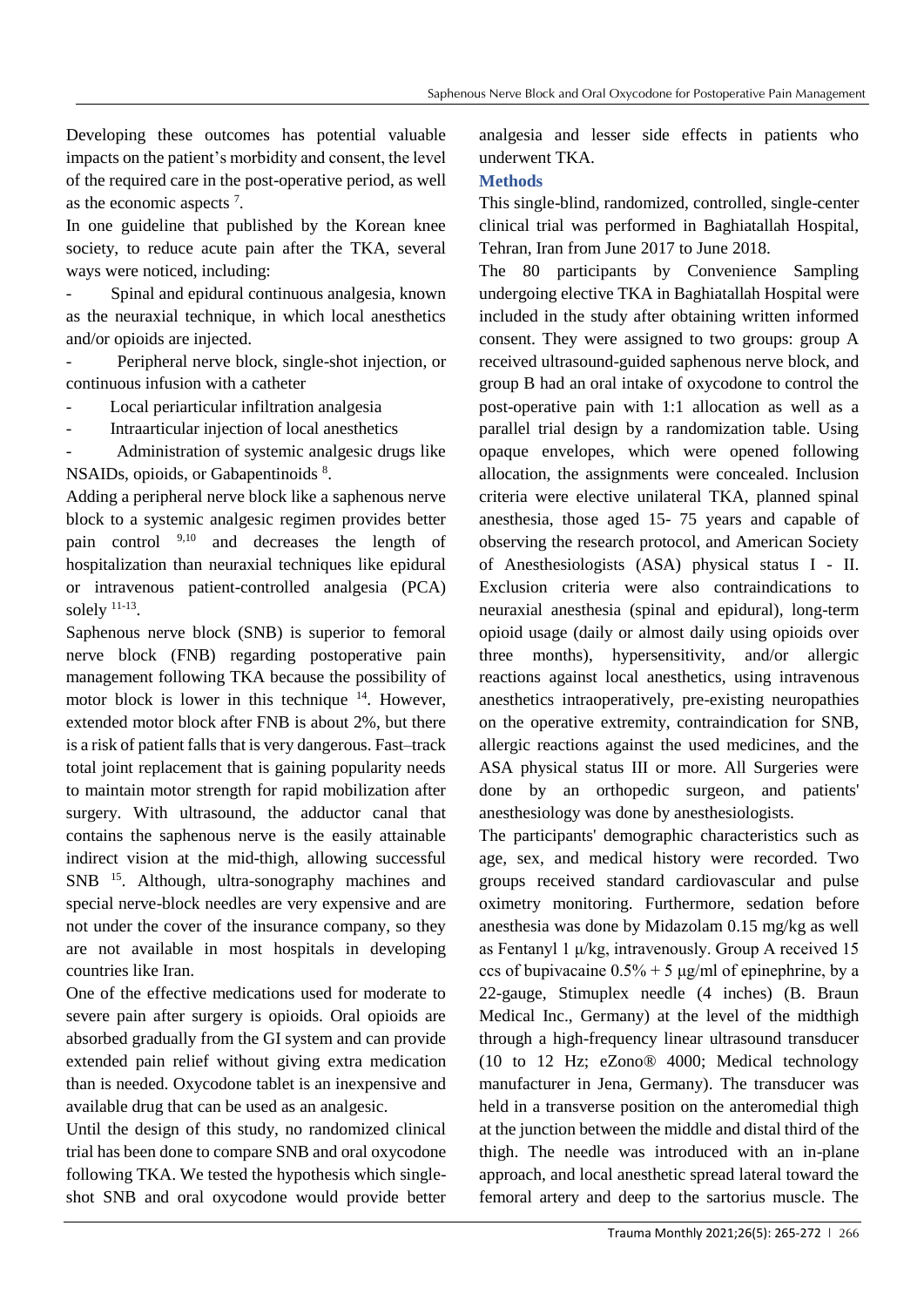occurrence of the block was measured using pinprick and temperature discrimination by the blunt needle and an alcohol swab in the saphenous nerve distribution than the non-operative side. If the block was not successful, the patient would be excluded from the study, and if the block was positive, she/he continued the study. In group B, Oxycodone tablet (5mg, Faran Shimi Pharmaceutical Co.) was taken orally, 2 hours before the surgery, and continued every 6 hours following surgery. Spinal anesthesia was administered, in both groups with 3cc of bupivacaine 0.5% as the intrathecal agent by the same anesthesiologist with the same median L4-L5 interspinous approach. All operations were done by one surgeon using a similar technique. Patients' pain was measured and recorded based on the visual analog scale (VAS) in 2, 6, 12, and 24 hours' post-operative. VAS was explained for participants as a ruler that is numbered from 0 to  $10^{-16}$ . A score of zero indicates painlessness, and a score of 10 indicates unbearable pain imaginable by the patients. In both groups, if patients had extra pain with VAS more than 4, diclofenac 100 mg could be prescribed. The total dose of diclofenac as an extra analgesic used during the 24 hours after surgery was recorded.

To prevent bias, an additional questionnaire was completed in the post-operative stage by an assistant who was blinded to the analgesia technique. The

complications such as drowsiness, nausea, vomiting were recorded in all participants. Based on the frequency of nausea and vomiting, the severity of the symptoms was divided into three groups: low (0 to 1 time), moderate (2 to 3 times), and severe (more than four times). The itching was reported as occurring or not occurring in the first 24 hours after surgery. The hypotension was considered, as more than a 20% reduction in the blood pressure of the initial pressure. The volume of required additional analgesic (Diclofenac) was recorded in milligrams for each patient within the first 24 hours after surgery.

The research protocol was confirmed by the Ethics Committee of Baghiatallah University of Medical Sciences and registered with the Iranian Registry of Clinical Trials (IRCT20170826035905N3). All patients gave written informed consent.

Data were analyzed by SPSS-21. Mean, standard deviation, frequency, and percent were presented for the description of data. Chi2, Fishers' exact test, and Mann-Whitney test were used for comparing data between two groups. A P-value less than 0.05 was considered statistically significant.

# **Results**

The participants were divided into two groups (n=40/each; 21 males and 19 females in group A and 23 males and 17 females in group B) (Fig 1).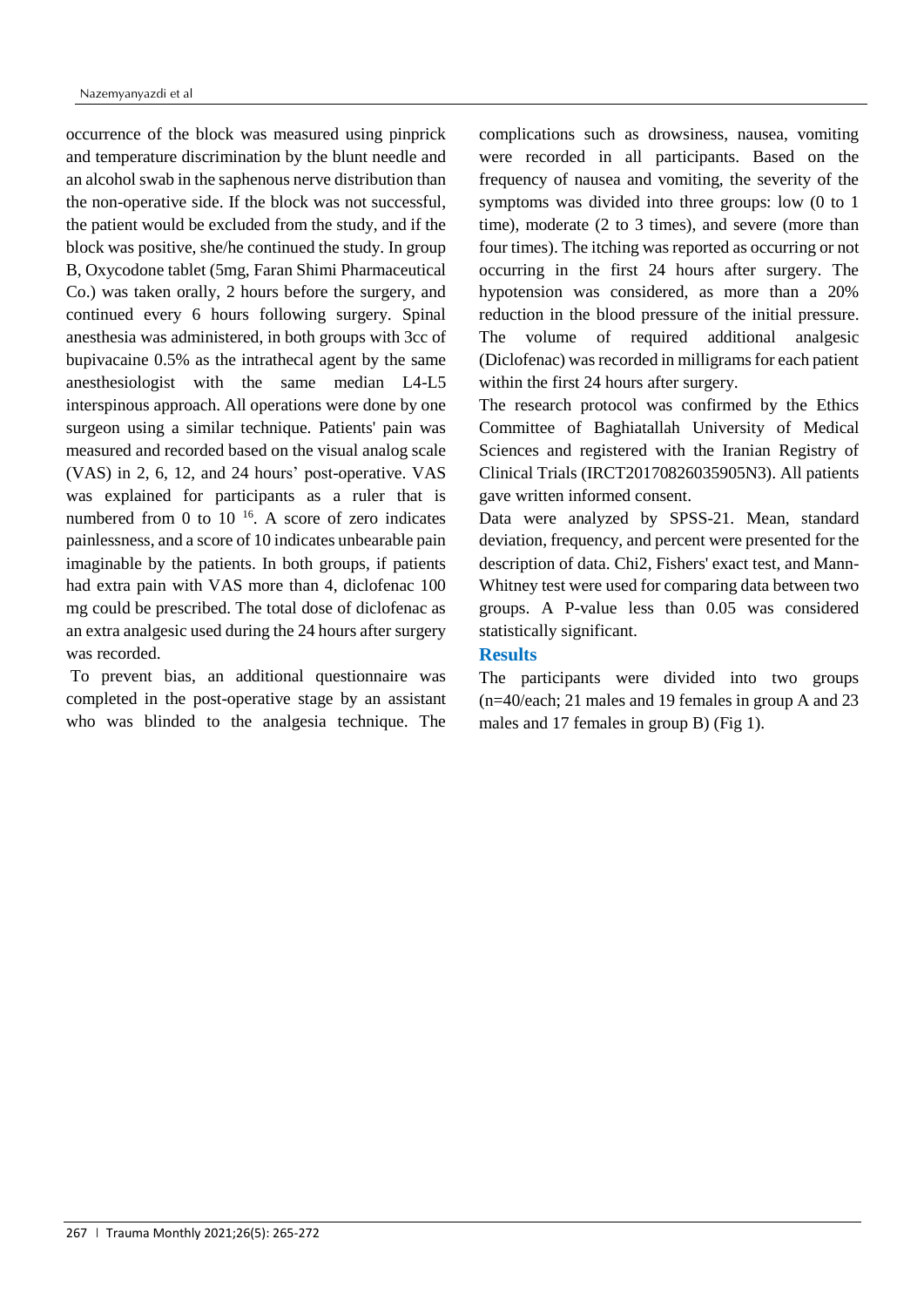

Fig 1: Flowchart diagram

The average age obtained 68.0±9.4 years (range 50-75) in group A and 67.6±11.3 (range 48-75) in group B, respectively ( $p= 0.043$ ).

Both groups showed no significant difference regarding pain severity according to VAS at 2 and 6 hours after surgery (p=0.996, 0.125, respectively). However, there were significant differences at 12 and 24 hours after surgery (Table 1).

Table 1: Mean and standard deviation of pain in the two groups studied over a 24-hour period

| Pain    | Oxycodone       | <b>SNB</b>      | <b>P-value</b> |
|---------|-----------------|-----------------|----------------|
| 2 Hour  | $1.10\pm0.95$   | $1.25 \pm 1.37$ | 0.996          |
| 6 Hour  | $3.77+0.99$     | $4.12 \pm 1.11$ | 0.125          |
| 12 Hour | $4.05 \pm 0.78$ | $5.25 \pm 0.89$ | < 0.001        |
| 24 Hour | $2.95 \pm 0.78$ | $4.57 \pm 0.95$ | < 0.001        |

Group B showed a greater frequency of nausea considerably within 24 hours after surgery. Also, the amount of analgesic supplement (Diclofenac) consumed after surgery in group A was significantly more than group B (262.04±92.05 versus 87.01±68.02 mg, respectively;  $p<0.001$ ).

The mean of diclofenac used during 24 hours in group B was significantly lower in comparison to group A (87 versus 262 respectively;  $P \le 0.001$ ).

The incidence of nausea (55% vs. 30%) and vomiting (22.5% vs. 2.5%) was considerably higher in patients receiving oral oxycodone (P<0.001) (Table 3).

The incidence of hypotension was not significantly different between the two groups in the 24 hours ( $P =$ 0.432) (Table 3).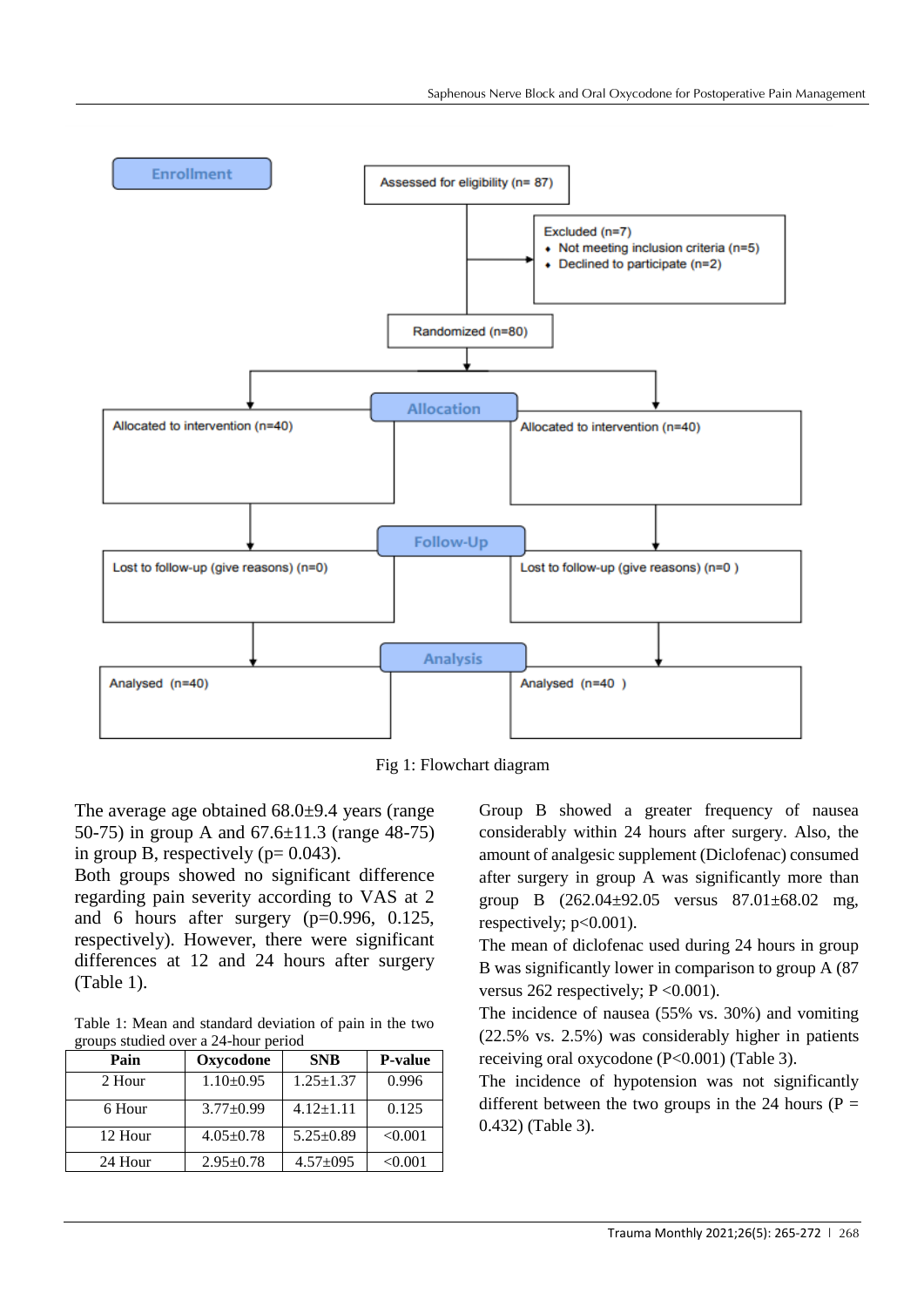| $\mu$ two groups and $2\pi$ from $\sigma$ |     |            |            |         |  |  |  |
|-------------------------------------------|-----|------------|------------|---------|--|--|--|
| Group                                     |     | Oxycodone  | <b>SNB</b> | P-value |  |  |  |
| Nausea and<br>Vomiting                    |     |            |            |         |  |  |  |
| Nausea                                    | No  | 18 (45.0%) | 28 (70.0%) | < 0.001 |  |  |  |
|                                           | Yes | 22 (55.0%) | 12 (30.0%) |         |  |  |  |
| Vomit                                     | No  | 31 (77.5%) | 39 (97.5%) | < 0.001 |  |  |  |
|                                           | Yes | $(22.5\%)$ | $(2.5\%)$  |         |  |  |  |

Table 2: Incidence of nausea and vomiting in the patients of the two groups after  $24$  hours

Table 3: Incidence of hypotension in the two groups of patients over a period of 24 hours

| patients over a period of $24$ flours |            |            |            |       |  |  |  |  |
|---------------------------------------|------------|------------|------------|-------|--|--|--|--|
| Group                                 | Oxycodone  | <b>SNB</b> | Total      | $P -$ |  |  |  |  |
| <b>Hypotens</b><br>ion                |            |            |            | value |  |  |  |  |
| No                                    | 35 (87.5%) | 38         | 73         | 0.432 |  |  |  |  |
|                                       |            | $(95.0\%)$ | $(91.2\%)$ |       |  |  |  |  |
| Yes                                   | 5 (12.5%)  | $2(5.0\%)$ |            |       |  |  |  |  |
|                                       |            |            | $(8.8\%)$  |       |  |  |  |  |
| Total                                 | 40         | 40         | 80         |       |  |  |  |  |

# **Discussion**

The present research aimed to compare the effect of oral oxycodone as well as saphenous nerve block on post-operative pain after knee replacement. The two methods had been used to determine pain control, hemodynamic status, level of consciousness, amount of additional drugs for controlling pain, and their side effects in the first 24 hours' post-surgery.

The findings of this study indicated that oral oxycodone administration was effective in postoperative pain management than single-shot blockage of saphenous nerve at 12 and 24 h after TKA. In the present study, between 2 and 6 hours after surgery, both groups showed no significant difference regarding pain score. Although, at 12 and 24 hours after surgery, the mean pain in the oxycodone group was lower compared to the saphenous block group. A significant difference was found between using additional analgesic drugs in our study groups. In the oxycodone group, the 24-hour cumulative diclofenac dose was significantly lower than the saphenous block group,

and this difference increased with time from the end of the operation. Regarding the hemodynamic status, no significant difference was observed in the hypotension incidence between the two groups. Moreover, the complications of nausea and vomiting in the oxycodone group were higher compared to the saphenous block group.

Previously, epidural analgesia has been known as a routine post-operative analgesic prescription for cases with TKA, consisting of a local anesthetic agent and an opioid  $17$ . Epidural analgesia showed post-operative analgesia with less nausea, vomiting, and pruritus. But, some studies revealed that epidural anesthesia is related to adverse effects such as urinary hypotension, retention, pruritus, and motor block. Peripheral nerve blockade is used to manage postoperative pain of TKA  $^{18-20}$ . Peripheral nerve blockade can decrease the use of opioids, and also it can reduce opioid-associated adverse effects. It can improve mobilization and the time of hospitalizations. A femoral nerve block is one of the most popular pain management methods after TKA  $^{21}$ . Some studies showed that femoral nerve block can be related to some serious complications such as damage adjacent major blood vessels and nerves itself, and reduces quadriceps muscle strength, which limits the extension of the knee and increases the risk of falls post-operatively  $22-24$ . Therefore, SNB is an alternative analgesic regimen to femoral nerve block. The saphenous nerve is the most extensive sensory branch of the femoral nerve to the knee, while spare the main motor branches of the femoral nerve <sup>21</sup>. Consequently, SNB can produce postoperative pain management as femoral nerve block without damage of quadriceps muscle strength. Besides better quadriceps muscle power, some studies reported that patients with saphenous nerve block have better early rehabilitation, higher ambulation distance, and reduce the length of hospital stay matched with the femoral nerve block method 24-25 .

A meta-analysis study showed SNB has an advantage in pain management at an active flexion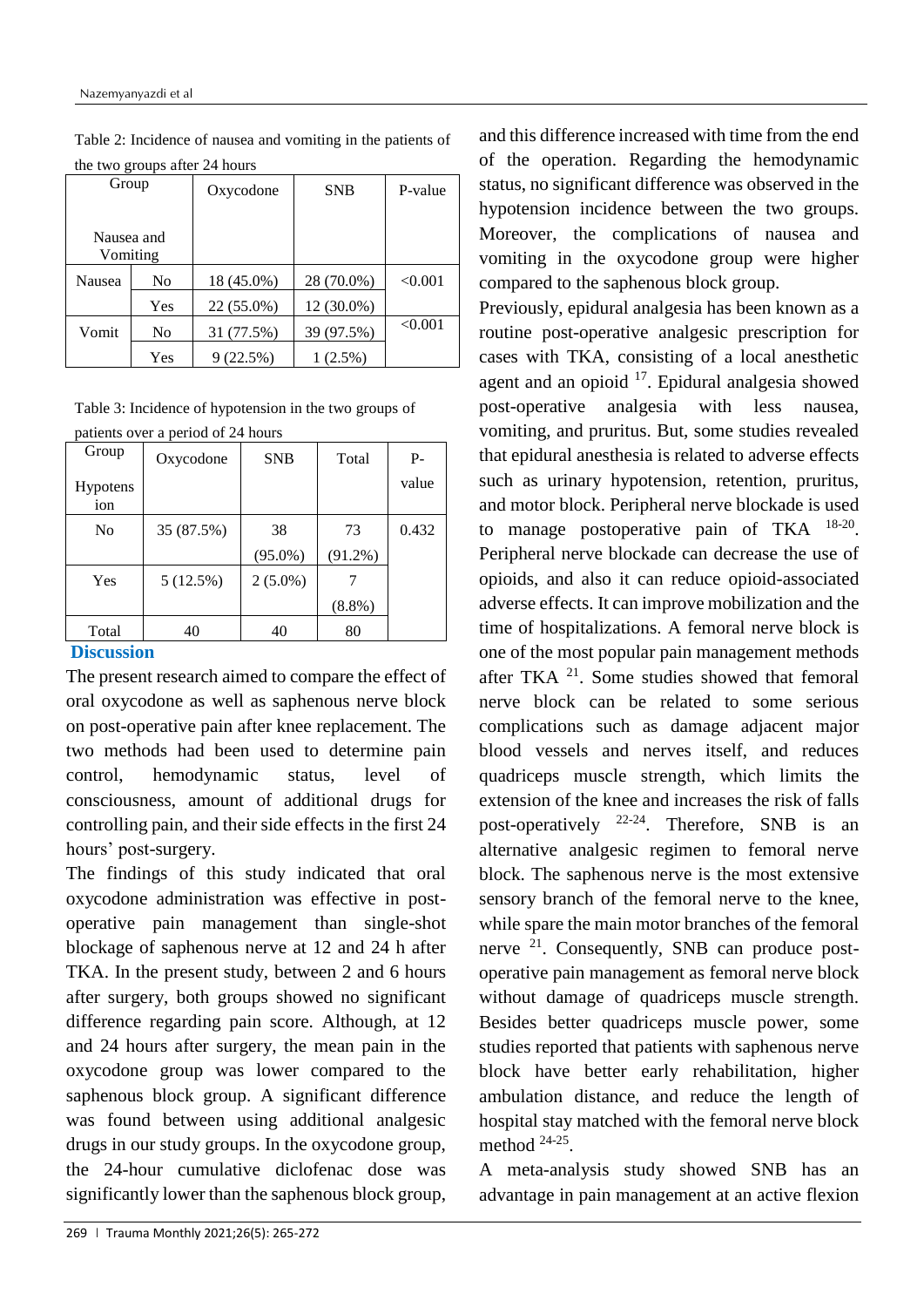of the knee and rest after TKA  $^{26}$ .

Patient‐controlled analgesia is generally utilized for pain relief in patients after TKA  $21$ . Patientcontrolled analgesia is related to some adverse effects led opioids, including respiratory depression, nausea, vomiting, and urinary retention 27 .

Hithem et al. (2020) assessed saphenous nerve block with continuous infusion of bupivacaine compared to an incremental dose of intravenous morphine after TKA surgery in a randomized, double-blind trial on 54 patients. The SNB group revealed better postoperative pain relief, lower uses of intravenous morphine consumption, and lower frequency of nausea and vomiting  $28$ . The present study confirmed the results of the previous study regarding a lower incidence of nausea and vomiting in the SNB group. Nausea and vomiting are common side effects of opiates, which is also predictable in this study. Although, it can be controlled using anti-nausea drugs such as ondansetron, which is prescribed for patients when it is needed. However, in the current study, the oxycodone group VAS was lower than the saphenous block group, 12 and 24 hours after surgery, mean pain in the oxycodone group was lower compared to the saphenous block group. It showed single-shot saphenous block for more extensive hours, for early post-operation pain control, is insufficient, and another adjuvant method or continuous block should use for this purpose.

Hanson et al. (2014) in a randomized, double-blind trial on 80 patients, compared continuous ultrasound-guided adductor canal block with a sham catheter for TKA. They showed a continuous adductor canal block for TKA decreases pain and opioid consumption compared with that of placebo in the first 48 hours after surgery  $2<sup>9</sup>$ . The findings in the present study agreed with the previous study. Though, the present study follow-up patients for adverse effects for 24 hours' post-operative.

The present results were also confirmed by the study of Abdallah et al. (2016) on 100 patients comparing the effect of adductor canal block with femoral nerve block by using 20 ml ropivacaine 0.5% in the two groups. They tested the analgesic efficacy using a VAS pain scale score, and they found that adductor canal block is effective to femoral nerve block regarding pain scores in the first 24 h  $30$ . Both investigations showed lower adverse effects at 24 h post-operative.

Kim et al. (2014) compared the effect of adductor canal block with the femoral nerve block on the pain control after surgery afterward knee replacement. They showed that the strength of quadriceps muscle in the saphenous block at 6 and 8 hours after operation returned earlier, and pain and narcotic used were similar in both groups. It indicated the preference of the adductor canal or saphenous nerve block to the femoral nerve block regarding pain control after knee replacement <sup>14</sup>. Based on these findings we performed the saphenous nerve block instead of the femoral block in our study. Other studies reported approximately complications such as quadriceps weakness, increased risk of falling of the patient after surgery, disturbances in the sense of balance, and femoral neuritis after using the femoral nerve continuous block 14, 22-24, 29 .

Several clinical trials have been conducted on pain control after knee replacement. The positive effects of various methods, such as the continuous and single-shot blockage of femoral nerve or saphenous nerve, intrathecal morphine injection of anesthetics, plus or minus of the morphine in the knee joint, or infiltration around the joint, the use of gapapentenoids and NSAIDs have been performed. However, to the best of our knowledge, the preferred method has not been introduced in this regard, and further studies and especially the comparisons of different controlled procedures are required.

The results of this study are consistent with the findings of other studies and show that although the saphenous nerve block, which is the femoral nerve sensory branch, can be effective to reduce the pain after surgery following a knee replacement, it is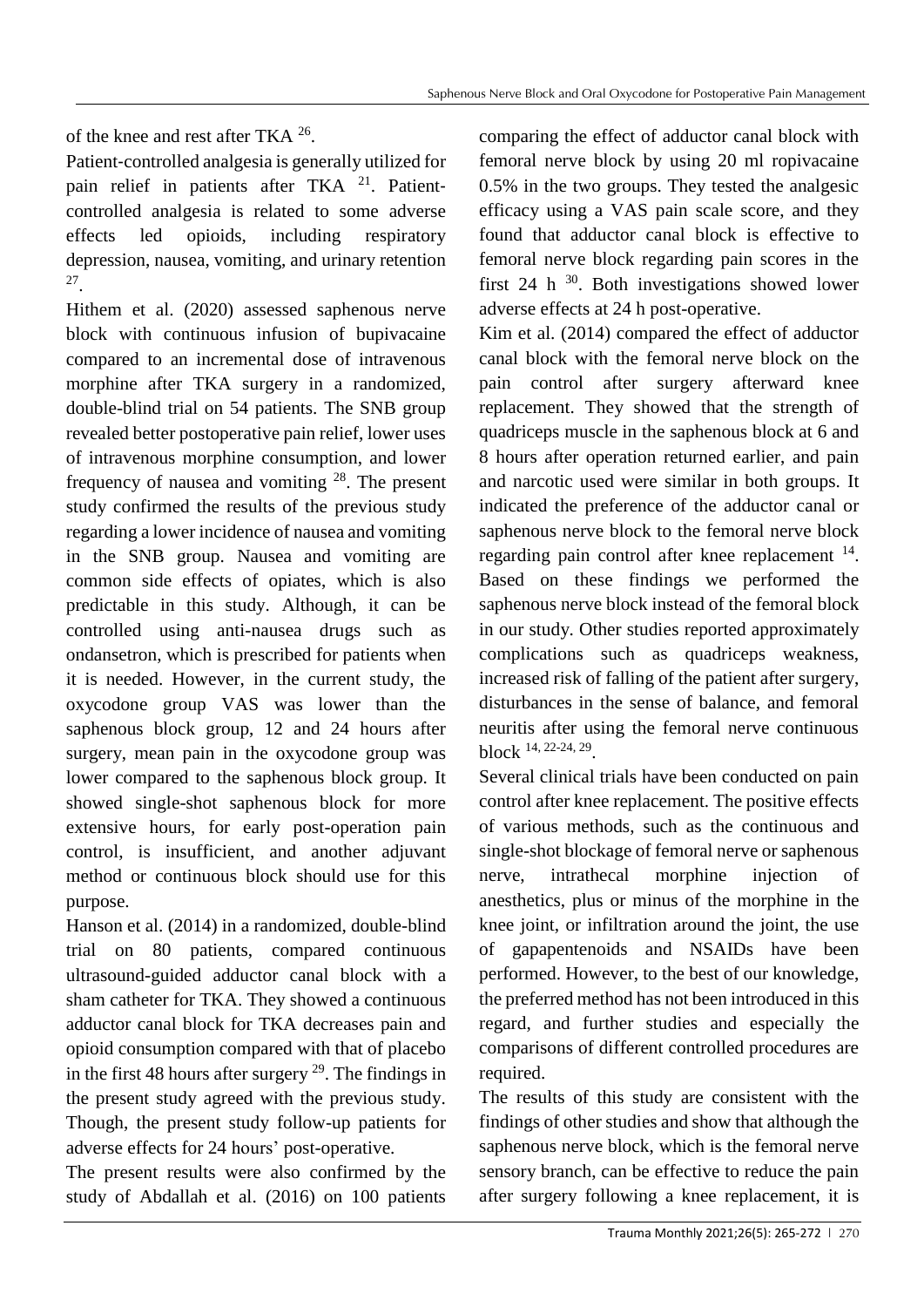less effective in comparison with oral oxycodone. It is also cost-effective to use oral oxycodone instead of sono-guided block. It eliminates the need for expensive ultrasound devices and skills in performing the sono-guided block, especially in developing countries. Short-term use of oral narcotics with low complications and high safety is an effective, easy, and economical method for reducing pain after TKA surgery.

The analgesia duration of the single-shot SNB is not sufficient, and it's better to use a peripheral nerve catheter for continuous block by infusion of local anesthetics. Future studies are needed to pursue using additives, like dexmedetomidine and dexamethasone. The most important target should be prolonging sensory block for quicker ambulation of patients that cause to going home earlier. However, we showed that oxycodone considers as an effective beneficial alternative to the single-shot SNB, further studies are needed for comparing the continuous SNB with the oral opioids. We studied the patient only for 24 hours, and longer follow-ups could be done to investigate the rehabilitation outcomes.

# **Conclusion**

Oral oxycodone can control post-operative pain better than saphenous nerve block in the management of postoperative relief and reducing total additional analgesic drugs consumption. But, adverse effects such as nausea and vomiting were lower in saphenous nerve block than oral oxycodone.

#### **Acknowledgments**

We thank all our cooperation who help us to conduct this study.

#### **Conflict of Interest Disclosures**

The authors declare that they have no conflicts of interest.

#### **Funding Sources**

## None

# **Authors' Contributions**

Study design: Naderali Nazemyanyazdi and Abasali Delavari; Data gathering and analysis: Naderali Nazemyanyazdi, Abasali Delavari, Masood Saghafinia, Mohamad Kazem Emami; preparing manuscript: Naderali Nazemyanyazdi and Abasali Delavari **Ethical Statement**

The research protocol was confirmed by the Ethics Committee of Baghiatallah University of Medical Sciences and registered with the Iranian Registry of Clinical Trials (IRCT20170826035905N3). All patients gave written informed consent.

#### **References**

1. Murray CJ, Abraham J, Ali MK, Alvarado M, Atkinson C, Baddour LM, Bartels DH, Benjamin EJ, Bhalla K, Birbeck G, Bolliger I. The state of US health, 1990-2010: burden of diseases, injuries, and risk factors. Jama. 2013 Aug 14;310(6):591-606.

2. Vos T, Flaxman AD, Naghavi M, Lozano R, Michaud C, Ezzati M, Shibuya K, Salomon JA, Abdalla S, Aboyans V, Abraham J. Years lived with disability (YLDs) for 1160 sequelae of 289 diseases and injuries 1990–2010: a systematic analysis for the Global Burden of Disease Study 2010. The lancet. 2012 Dec 15;380(9859):2163-96.

3. Capdevila X, Barthelet Y, Biboulet P, Ryckwaert Y, Rubenovitch J, d'Athis F. Effects of perioperative analgesic technique on the surgical outcome and duration of rehabilitation after major knee surgery. The Journal of the American Society of Anesthesiologists. 1999 Jul 1;91(1):8-15.

4. Beswick AD, Wylde V, Gooberman-Hill R, Blom A, Dieppe P. What proportion of patients report long-term pain after total hip or knee replacement for osteoarthritis? A systematic review of prospective studies in unselected patients. BMJ open. 2012 Jan  $1:2(1): 6000435.$ 

5. Salazar Y, Rodriguez U, Dursteler C, Puig L, Montes A, Escolano F. Painful knee prosthesis: relationship between endogenous analgesia and persistent post-surgical pain: preliminary data: 14AP1- 5. European Journal of Anaesthesiology| EJA. 2013 Jun 1; 30:205-6.

6. Mitra S, Sinatra RS, Warltier DC. Perioperative management of acute pain in the opioid-dependent patient. The Journal of the American Society of Anesthesiologists. 2004 Jul 1;101(1):212-27.

7. Lavand'homme P. The progression from acute to chronic pain. Current Opinion in Anesthesiology. 2011 Oct 1;24(5):545-50.

8. Society KK. Guidelines for the management of postoperative pain after total knee arthroplasty. Knee surgery & related research. 2012 Dec;24(4):201.

9. Allen HW, Liu SS, Ware PD, Nairn CS, Owens BD. Peripheral nerve blocks improve analgesia after total knee replacement surgery. Anesthesia & Analgesia. 1998 Jul 1;87(1):93-7.

10. Hadzic A, Houle TT, Capdevila X, Ilfeld BM. Femoral nerve block for analgesia in patients having knee arthroplasty. The Journal of the American Society of Anesthesiologists. 2010 Nov 1;113(5):1014-5.

11. Wang H, Boctor B, Verner J. The effect of single-injection femoral nerve block on rehabilitation and length of hospital stay after total knee replacement. Regional Anesthesia & Pain Medicine. 2002 Mar 1;27(2):139-44.

12. Singelyn FJ, Deyaert M, Joris D, Pendeville E, Gouverneur JM. Effects of intravenous patient-controlled analgesia with morphine, continuous epidural analgesia, and continuous three-in-one block on postoperative pain and knee rehabilitation after unilateral total knee arthroplasty. Anesthesia & Analgesia. 1998 Jul 1;87(1):88-92.

13. YaDeau JT, Cahill JB, Zawadsky MW, Sharrock NE, Bottner F, Morelli CM, Kahn RL, Sculco TP. The effects of femoral nerve blockade in conjunction with epidural analgesia after total knee arthroplasty. Anesthesia & Analgesia. 2005 Sep 1;101(3):891-5.